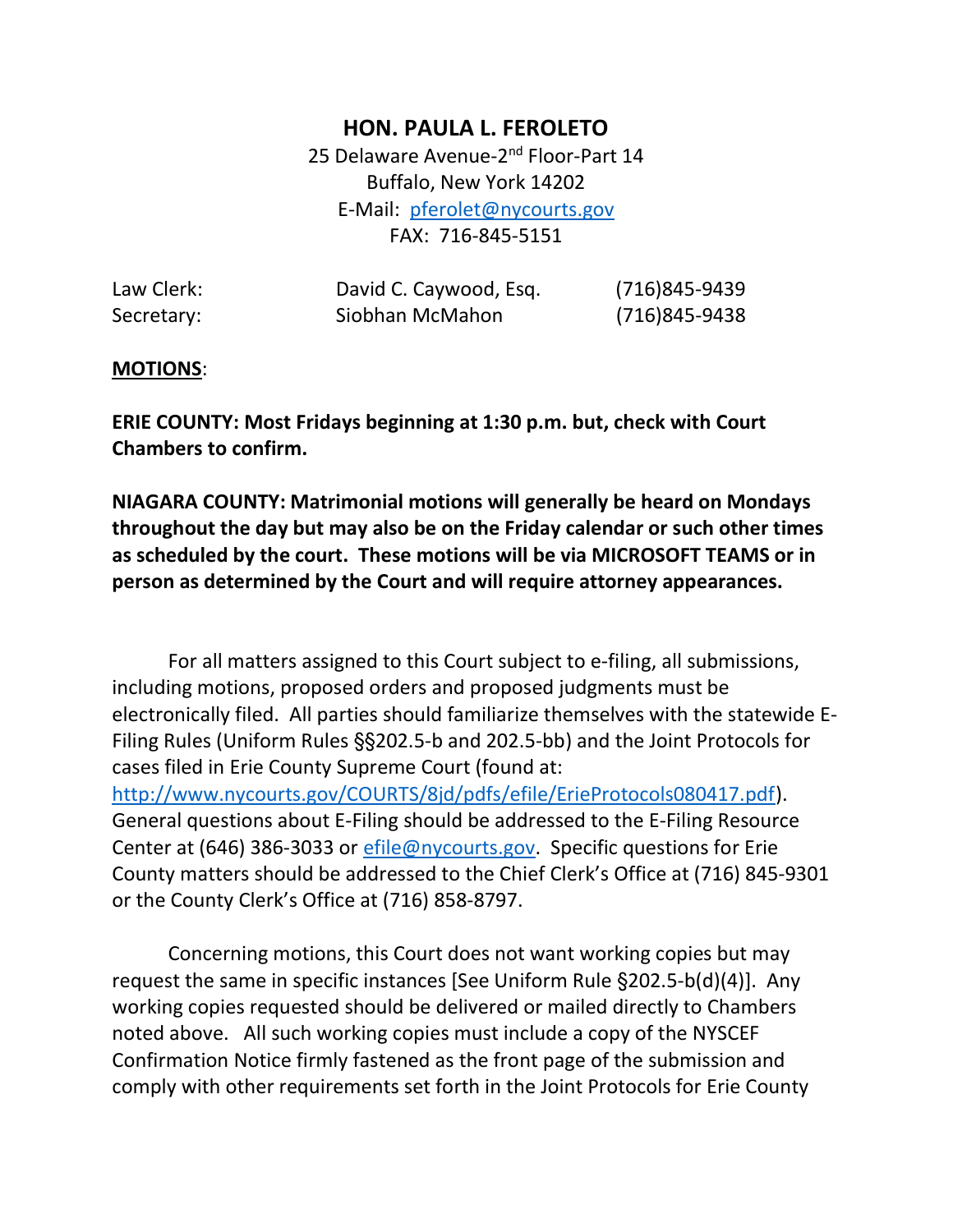Supreme Court cases. Working copies without the Confirmation Notice will not be accepted. In addition, this Court will reject any "hard copy" submissions [See definition contained in Uniform Rule §202.5-b(a)(2)(vi)] in e-filed cases unless those submissions bear the Notice of Hard Copy Submission – E-Filed Case required by Uniform Rule §202.5-b(d)(1) and are unbound as required by the Joint Protocols for Erie County Supreme Court cases.

 Motion practice pursuant to CPLR. Original papers in matters not subject to e-filing are to be provided to the Court simultaneously with service on all parties. All papers must be received by the Court at least two (2) business days before the return date. Late submissions may result in an adjournment at the Court's discretion or refusal by the Court to consider the untimely submission.

 Adjournments are granted upon consent of opposing counsel but, if counsel refuses, the Court has a liberal adjournment policy of motions made within the minimum time limits of the CPLR and may grant an adjournment upon request, even if opposed. This is especially true if the papers were hand delivered to opposing counsel or e-filed immediately before a weekend or holiday and for summary judgment motions. Counsel should keep in mind the Standards of Civility (Appendix A to 22 NYCRR part 1200) in all dealings with counsel and the Court. Motions must be adjourned to a specific date; general adjournments will not be permitted. Requests for adjournment of motions where opposing counsel does not consent, should be made by conference call to the Court.

# Please note: adjournment requests should be made by email to Siobhan McMahon and David Caywood shmcmaho@nycourts.gov; and dcaywood@nycourts.gov; please do not file letter requests for adjournments on NYSCEF.

 Motions to resolve discovery disputes shall be accompanied by an affidavit of good faith attempt at resolution. Letters between counsel are insufficient. There must have been a conversation between counsel to attempt to resolve discovery disputes. Summary judgment motions must be timely made pursuant to CPLR §3212(a), unless otherwise directed by the Court.

Pursuant to the Uniform Civil Rules for the Supreme Court § 202.8-f, all motions will be decided on submission. Oral argument may be granted, if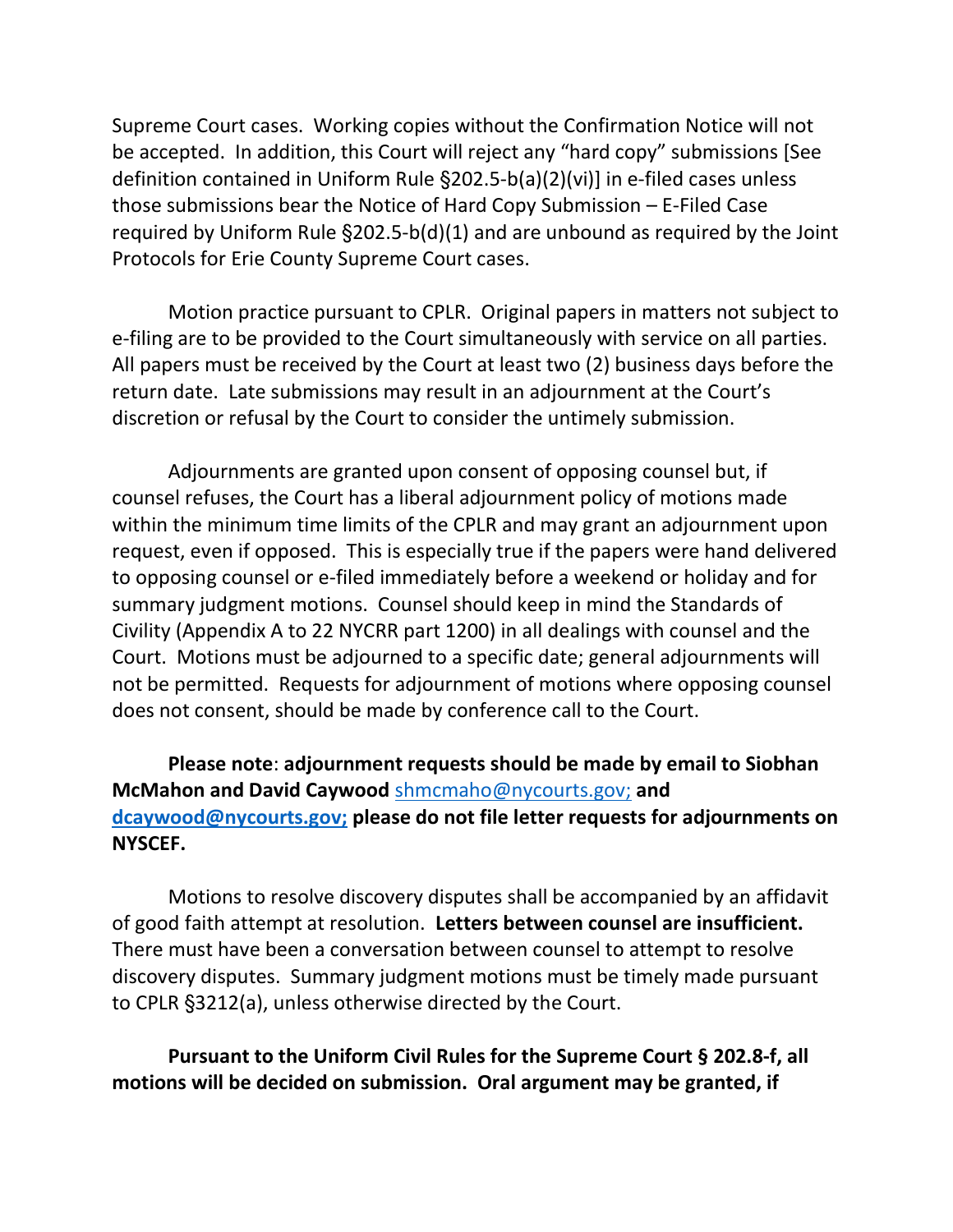requested, on a case-by-case basis as determined by the Court. If oral argument is granted, a date and time will be supplied by the Court. Discovery motions may be subject to a conference with the Law Clerk prior to argument on the return date.

 All orders must be submitted with an indication that the order has been sent to all opposing counsel or pro se litigant. Orders will not be signed without proof of opportunity of opposing counsel or pro se party to review.

 All requests for TROs must comply with Uniform Rules for Trial Court §202.7(f). Requests for TROs on cases assigned to another judge will be considered only upon approval of the IAS judge or his/her law clerk except in cases where both are unavailable.

### CONFERENCES:

Civil: Pretrial conferences will be scheduled upon the Court's receipt of an RJI and/or calendar Note of issue. Pleadings and a brief summary of the case in letter form are required in advance of the conference. Any request for an adjournment shall be made to the Judge's secretary and confirmation of all adjournments and notice of rescheduled dates must be made in writing (e-mail preferred) to all parties and the Court.

Matrimonial: Preliminary conferences scheduled pursuant to Matrimonial Rules. One adjournment without Court permission; thereafter, prior consent of the Court required.

#### TRIALS and REFERENCES:

 Adjournments are granted by permission of the Judge only. Deadlines on expert disclosure shall be set by the Judge on a case-by-case basis. Pleadings and list of witnesses (both expert and lay) should be sent to the Court one (1) week in advance of jury selection; the exception being in medical malpractice cases for expert name disclosure. Motions in limine to be submitted prior to jury selection and heard thereafter as scheduled by the Court. Proposed requests to charge and verdict sheets shall be submitted on the first day of proof. The Court's preference is to receive these by e-mail with the requests attached. They may be supplemented upon the conclusion of proof. Charge conference by informal